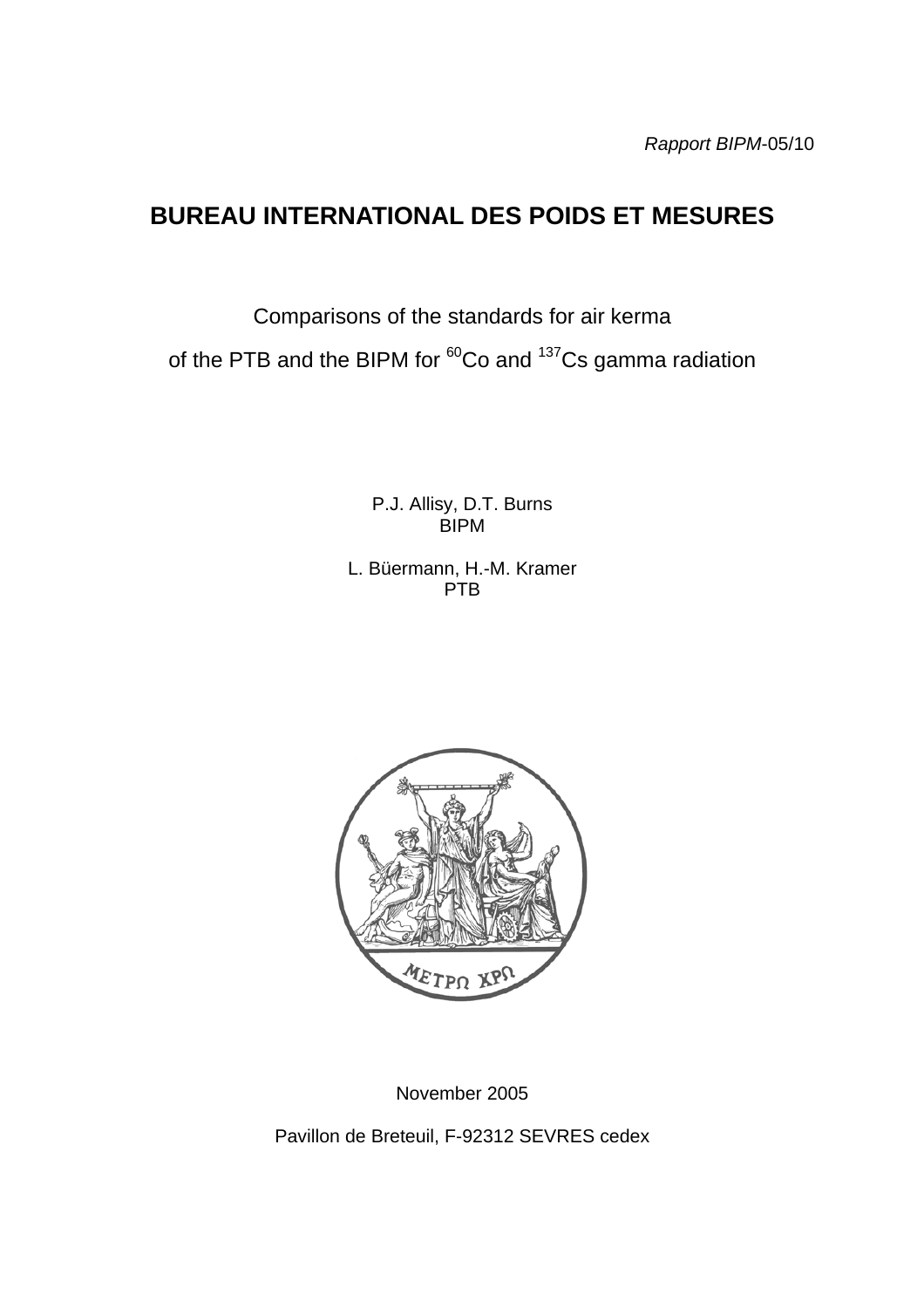## **Comparisons of the standards for air kerma of the PTB and the BIPM for 60Co and 137Cs gamma radiation**

P. J. Allisy-Roberts, D.T. Burns Bureau International des Poids et Mesures, F-92312 Sèvres Cedex,

L. Büermann, H.-M. Kramer Physikalisch-Technische Bundesanstalt, D-38116 Braunschweig, Germany

#### **Abstract**

Direct comparisons of the standards for air kerma of the Physikalisch-Technische Bundesanstalt (PTB, Germany) and of the Bureau International des Poids et Mesures (BIPM) were carried out in the  ${}^{60}Co$  and  ${}^{137}Cs$  radiation beams of the BIPM in 2000. The results, expressed as ratios of the PTB and the BIPM standards for air kerma, indicate a relative difference in <sup>60</sup>Co of  $9.9 \times 10^{-3}$  with a combined standard uncertainty of  $1.8 \times 10^{-3}$ , and in <sup>137</sup>Cs of  $6.4 \times 10^{-3}$  with a combined standard uncertainty of 2.8  $\times$  10<sup>-3</sup>. The earlier comparisons in <sup>60</sup>Co  $\gamma$ rays made in 1971 (direct) and 1989 (indirect) resulted in an agreement of the two standards within  $2 \times 10^{-3}$ . The differences obtained now are due to the application of new correction factors for wall effects and point source non-uniformity of the beam,  $k_{wall}$  and  $k_{nn}$ , for the PTB standards, which were calculated using Monte Carlo methods.

#### **Introduction**

The last direct comparison of the air kerma standards of the Physikalisch-Technische Bundesanstalt (PTB), Braunschweig, Germany and the Bureau International des Poids et Mesures (BIPM) for  $60^{\circ}$ Co gamma radiation dates back to 1971. An indirect comparison was carried out for  ${}^{60}$ Co air kerma in 1989. Hitherto, no comparison was made for  ${}^{137}$ Cs air kerma. The PTB produced and put into operation, in 2000, a set of new standard cavity ionization chambers. Special emphasis was given to the mechanical measurements of the cavity volume. Some essential changes were made concerning some of the correction factors (see section 3). For these reasons and the fact that the last comparison dated more than 10 years previously, a direct comparison of the standards for air kerma in  ${}^{60}Co$  and  ${}^{137}Cs$  gamma radiation of the PTB and the BIPM was carried out in December 2000 in the BIPM  ${}^{60}$ Co and  ${}^{137}$ Cs radiation beams.

The air kerma standard of the PTB for  ${}^{60}Co$  and for  ${}^{137}Cs$  is the mean response of three graphite cavity ionization chambers of different shapes and volumes (from about  $0.55 \text{ cm}^3$  to about 6.14  $\text{cm}^3$ ). The PTB standards are described in [1]. The BIPM standards are parallelplate graphite cavity ionization chambers as described in [2, 3].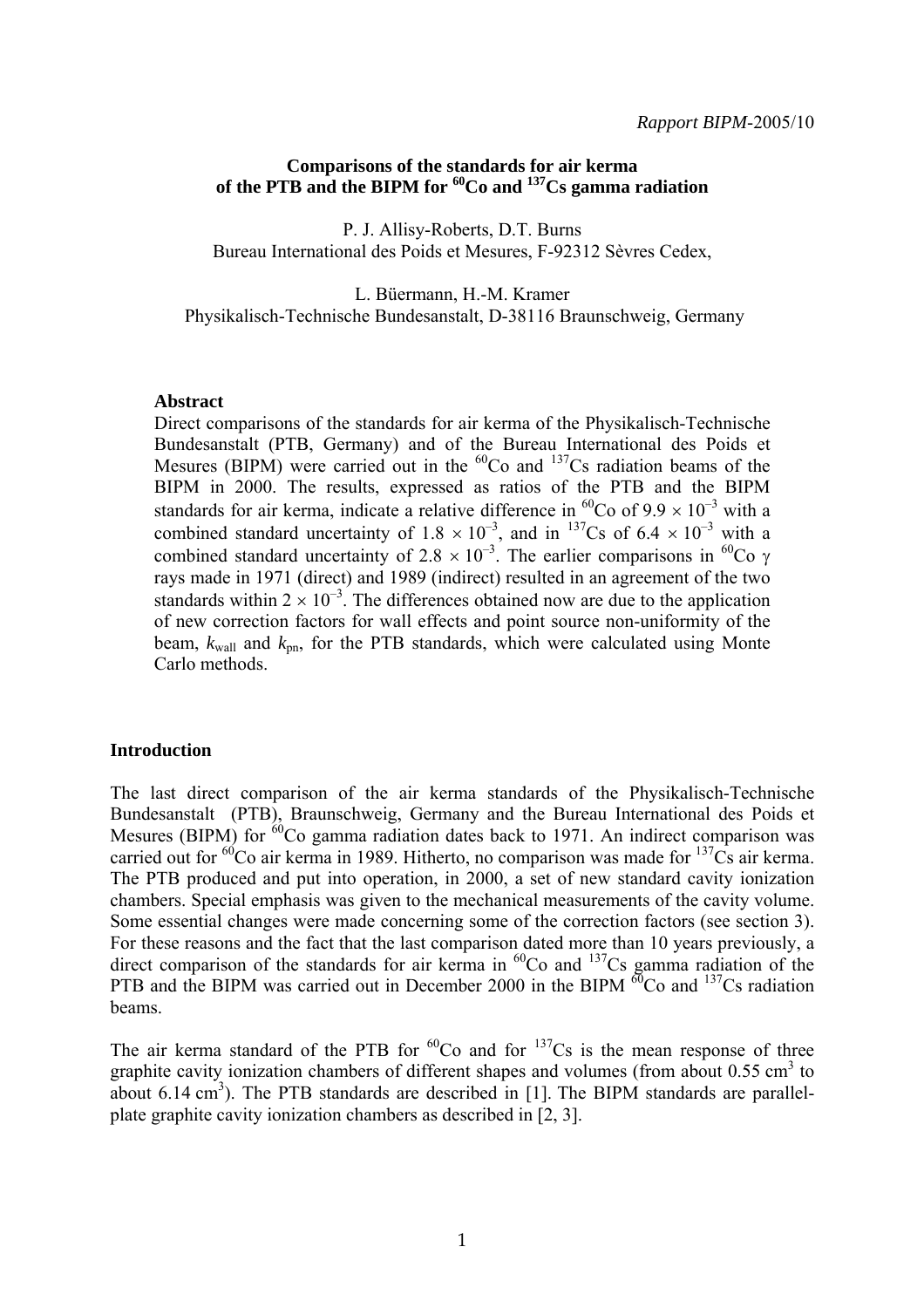## **2. Determination of the air kerma**

For the BIPM standards and the PTB standards, the air kerma rate is determined from

$$
\dot{K} = (I/m)(W/e)(1-\overline{g})^{-1}(\overline{\mu}_{en}/\rho)_{a,c}\overline{s}_{c,a}\Pi k_i
$$
 (1)

where

| I                                                  | is the ionization current measured for the mass $m$ of air in the cavity,              |
|----------------------------------------------------|----------------------------------------------------------------------------------------|
| W                                                  | is the average energy spent by an electron of charge $e$ to produce an ion pair in dry |
|                                                    | air.                                                                                   |
| $\bar{g}$                                          | is the fraction of electron energy lost in bremsstrahlung production,                  |
| $(\overline{\mu}_{\text{en}} / \rho)_{\text{a.c}}$ | is the ratio of the mean mass-energy absorption coefficients of air and graphite,      |
| $\overline{s}_{c,a}$                               | is the ratio of the mean stopping powers of graphite and air,                          |
| $\prod k_i$                                        | is the product of the correction factors to be applied to the standard                 |
|                                                    | $k = k_s k_h k_{st} k_{sc} k_{at} k_{CEP} k_{an} k_m$ for the BIPM standard            |
|                                                    | $= k_s k_h k_{st} k_{wall} k_{pn} k_{bn}$ for the PTB standard                         |
|                                                    |                                                                                        |

The values of the physical data used in (1) are consistent with the CCEMRI(I) 1985 recommendations  $[4]$  and the correction factors needed for <sup>60</sup>Co and <sup>137</sup>Cs radiation are also shown in Tables 1 to 4 for both the PTB and the BIPM standards, together with their associated uncertainties.

# **3. Air kerma standards at the PTB since 1970**

From 1970 until fairly recently, the PTB has used a set of three cavity ionization chambers that are different in shape and size [5, 6] as their air kerma standard. Two were cylindrical type chambers (denoted as PTB(a) and PTB(b) in reference [5]) and the third (denoted as PTB(c) in reference [5]) is a parallel-plate type chamber. These standards were directly compared with the BIPM standard for  ${}^{60}Co$  air kerma in 1971 and the results were published in 1975 [5]. An indirect comparison of the air kerma standards of the PTB and the BIPM was carried out for  ${}^{60}$ Co air kerma in 1989 and the results were published in 1993 [7]. The mean values of the dose-rate ratios measured with the PTB and BIPM standards at BIPM in terms of exposure rate in 1971 and air kerma rate in 1989 were 1.0017(50) and 1.002(2), respectively. However, two chambers of the original set (which was designed, machined and constructed at the PTB about 35 years ago) have since been broken.

Consequently, in 1998 the PTB decided to fabricate a new set of standards with exactly the same dimensions but with improvements in design, materials and manufacturing process. The designation of the new set is HRK-1 and HRK-2 for the two cylindrical, and HRK-3 for the parallel-plate chamber. Special emphasis was given to the mechanical measurements and determination of the chamber volumes. The density of the high purity graphite material used for the walls and electrodes is  $1.775$  g/cm<sup>3</sup>, and the insulating material is MAKROLON  $(C_{16}H_{14}O_3)$ <sub>n</sub>. A set of build-up caps is available for all chambers, more details are given elsewhere [1]. Measurements in  $137$ Cs beams are made using the bare chambers with 2 mm wall thickness. In <sup>60</sup>Co beams an additional build-up cap of thickness 1 mm is added in order to obtain a total wall thickness of 3 mm. The main dimensions and characteristics of the PTB chambers involved in this comparison are summarized in Table 5.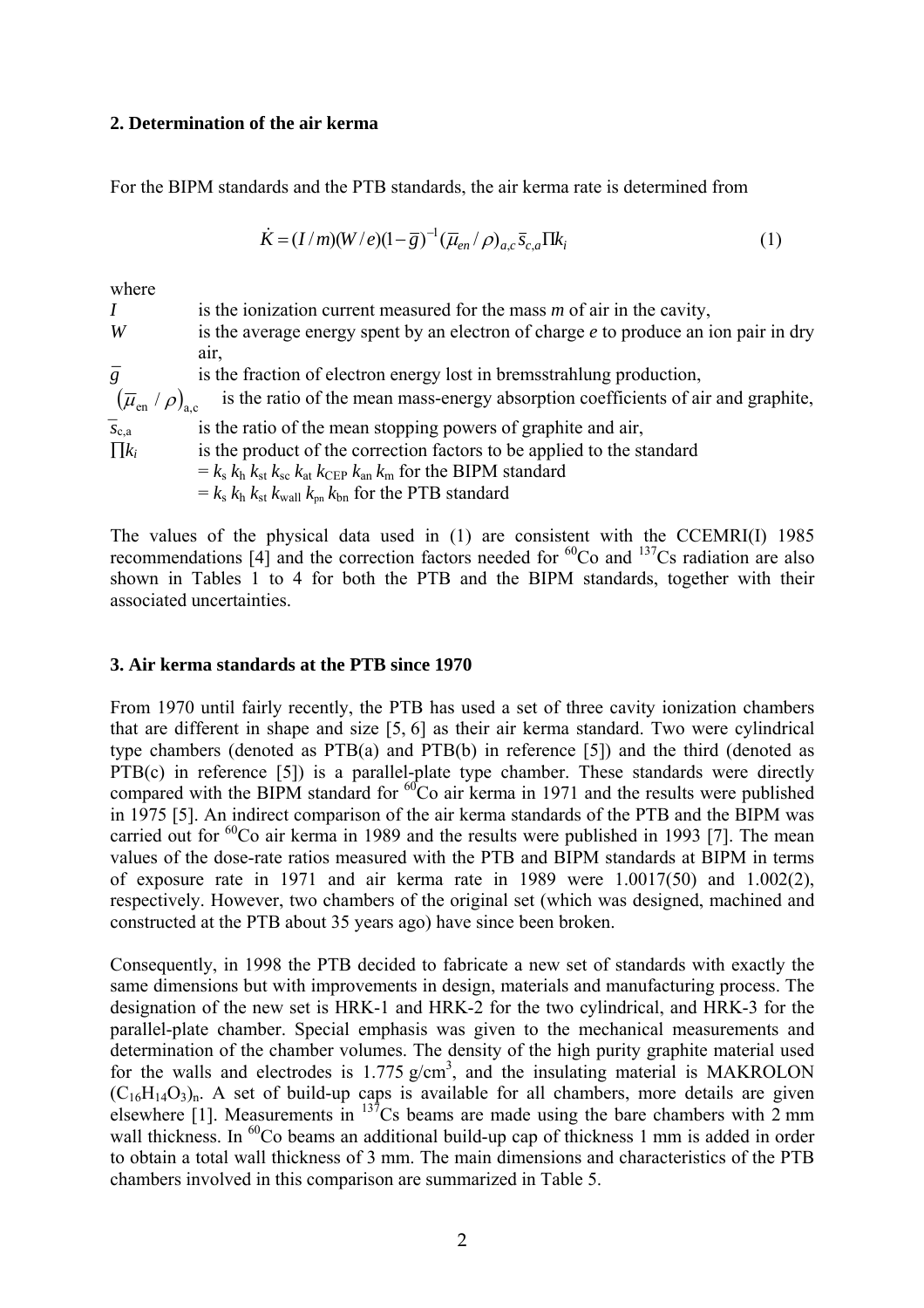**Table 1. Physical constants and correction factors with their estimated relative uncertainties of the BIPM standard for the 60Co and 137Cs gamma radiation beams at the BIPM** 

|                                                               |                                                    |        | 137<br>$\cap_{\mathbf{S}}$ |                   |        | $\overline{60}$ Co |                   |  |
|---------------------------------------------------------------|----------------------------------------------------|--------|----------------------------|-------------------|--------|--------------------|-------------------|--|
|                                                               | <b>BIPM</b> standard                               | values |                            | uncertainty $(1)$ | values |                    | uncertainty $(1)$ |  |
|                                                               |                                                    |        | 100 $s_i$                  | 100 $u_i$         |        | 100 $s_i$          | 100 $u_i$         |  |
| <b>Physical Constants</b>                                     |                                                    |        |                            |                   |        |                    |                   |  |
| $\rho_{0}$                                                    | dry air density <sup>(2)</sup> /kg m <sup>-3</sup> | 1.2930 |                            | 0.01              | 1.2930 |                    | 0.01              |  |
| $(\mu_{\scriptscriptstyle en}/\rho)_{\scriptscriptstyle a,c}$ |                                                    | 0.9990 |                            | 0.05              | 0.9985 |                    | 0.05              |  |
| $\overline{s}_{c,a}$                                          |                                                    | 1.0104 |                            | $0.11^{(3)}$      | 1.0010 |                    | $0.11^{(3)}$      |  |
| W/e                                                           | J/C                                                | 33.97  |                            |                   | 33.97  |                    |                   |  |
| $\overline{g}$                                                | bremsstrahlung loss                                | 0.0012 |                            | 0.02              | 0.0032 |                    | 0.02              |  |
| <b>Correction factors:</b>                                    |                                                    |        |                            |                   |        |                    |                   |  |
| $k_{\rm s}$                                                   | recombination losses                               | 1.0014 | 0.01                       | 0.01              | 1.0015 | 0.01               | 0.01              |  |
| $k_{\rm h}$                                                   | humidity                                           | 0.9970 |                            | 0.03              | 0.9970 |                    | 0.03              |  |
| $k_{\rm st}$                                                  | stem scattering                                    | 0.9998 | 0.01                       |                   | 1.0000 | 0.01               |                   |  |
| $k_{\rm at}$                                                  | wall attenuation                                   | 1.0540 | 0.01                       | 0.04              | 1.0398 | 0.01               | 0.04              |  |
| $k_{\rm sc}$                                                  | wall scattering                                    | 0.9535 | 0.01                       | 0.15              | 0.9720 | 0.01               | 0.07              |  |
| $k_{\rm cep}$                                                 | mean origin of electrons                           | 0.9972 |                            | 0.01              | 0.9922 |                    | 0.01              |  |
| $k_{\rm an}$                                                  | axial non-uniformity                               | 0.9981 |                            | 0.07              | 0.9964 |                    | 0.07              |  |
| $k_{\rm rn}$                                                  | radial non-uniformity <sup>(4)</sup>               | 1.0011 | 0.01                       | 0.03              | 1.0016 | 0.01               | 0.02              |  |
| $\bar{V}$                                                     | chamber volume <sup>(5)</sup> / $cm3$              | 6.8344 | 0.01                       | 0.01              | 6.8028 | 0.01               | 0.03              |  |
|                                                               | ionization current / pA                            |        | 0.03                       | 0.02              |        | 0.01               | 0.02              |  |
|                                                               | <b>Relative standard uncertainty</b>               |        |                            |                   |        |                    |                   |  |
| quadratic summation                                           |                                                    |        | 0.04                       | 0.24              |        | 0.02               | 0.17              |  |
| combined uncertainty                                          |                                                    |        |                            | 0.24              |        |                    | 0.17              |  |
| <b>Relative standard uncertainty</b>                          |                                                    |        |                            |                   |        |                    |                   |  |
| neglecting contributions from physical                        |                                                    |        |                            |                   |        |                    |                   |  |
| constants and $kh$                                            |                                                    |        |                            |                   |        |                    |                   |  |
| quadratic summation                                           |                                                    |        | 0.04                       | 0.18              |        | 0.02               | 0.12              |  |
| combined uncertainty                                          |                                                    |        | 0.18                       |                   |        |                    | 0.12              |  |

*s*i represents the relative standard uncertainty estimated by statistical methods, type A  $u_i$  represents the relative standard uncertainty estimated by other means, type B

- At 101 325 Pa and 273.15 K
- (3) Combined uncertainty for the product of  $\overline{s}_{c,a}$  and  $W/e$ <br>(4) For the 20 cm diameter <sup>137</sup>Cs beam
- 
- (5) BIPM standards CH5-3 and CH5-1in  $^{137}Cs$  and  $^{60}Co$  respectively [14].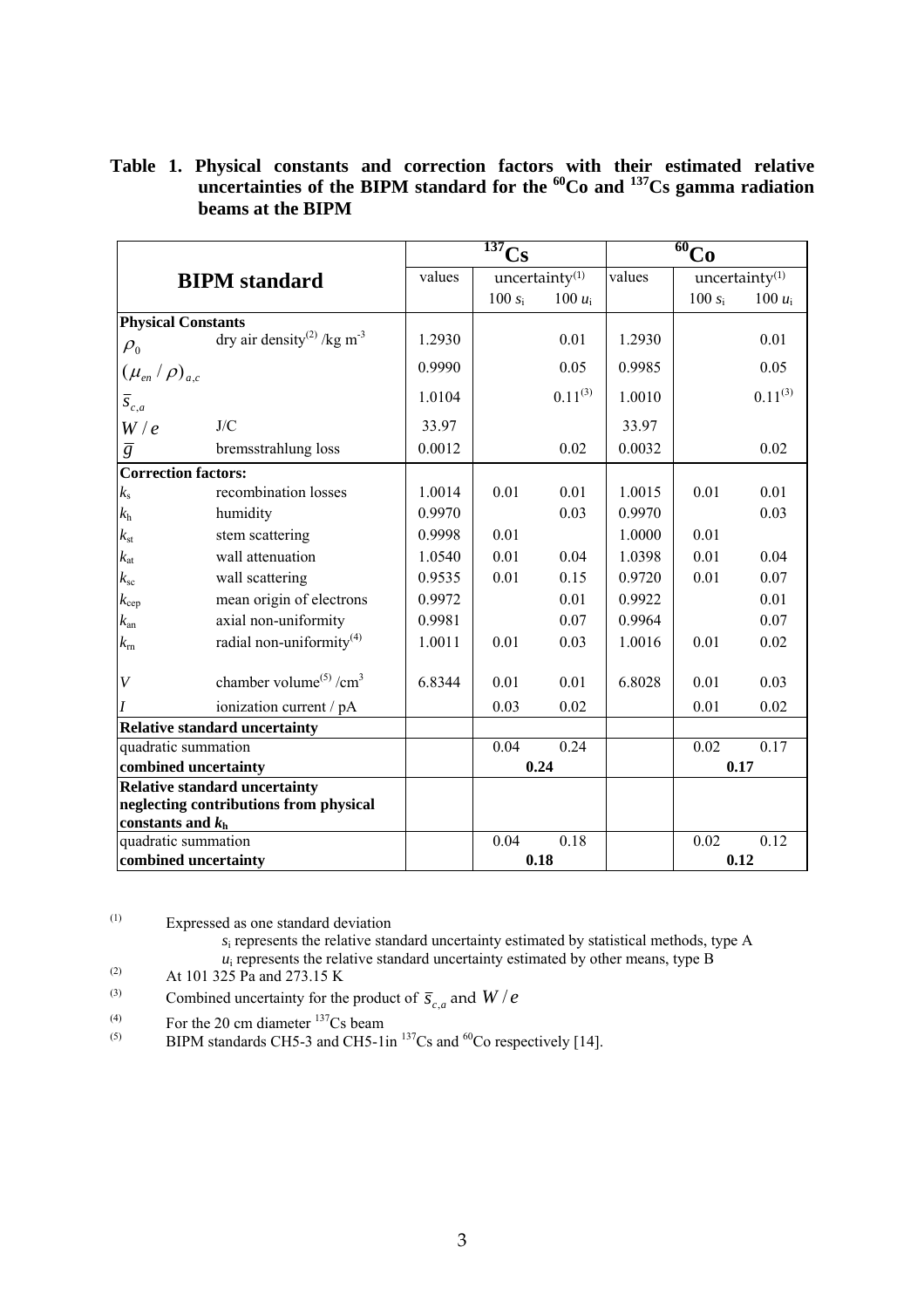|                                                              |                                                    |        | $\overline{^{137}}Cs$ |                            | $\overline{60}$ Co |           |                            |  |
|--------------------------------------------------------------|----------------------------------------------------|--------|-----------------------|----------------------------|--------------------|-----------|----------------------------|--|
|                                                              | <b>PTB: HRK-1</b>                                  | values |                       | uncertainty <sup>(1)</sup> | values             |           | uncertainty <sup>(1)</sup> |  |
|                                                              |                                                    |        | 100 $s_i$             | 100 $u_i$                  |                    | 100 $s_i$ | 100 $u_i$                  |  |
| <b>Physical Constants</b>                                    |                                                    |        |                       |                            |                    |           |                            |  |
| $\rho_{\scriptscriptstyle 0}$                                | dry air density <sup>(2)</sup> /kg m <sup>-3</sup> | 1.2930 |                       | 0.01                       | 1.2930             |           | 0.01                       |  |
| $(\mu_{e n}/\rho)_{a.c.}$                                    |                                                    | 0.9990 |                       | 0.05                       | 0.9985             |           | 0.05                       |  |
| $\overline{S}_{c,a}$                                         |                                                    | 1.0104 |                       | 0.30                       | 1.0010             |           | $0.11^{(3)}$               |  |
| W/e                                                          | J/C                                                | 33.97  |                       | 0.15                       | 33.97              |           |                            |  |
| $\overline{g}$                                               | bremsstrahlung loss                                | 0.0012 |                       | 0.02                       | 0.0032             |           | 0.02                       |  |
| <b>Correction factors:</b>                                   |                                                    |        |                       |                            |                    |           |                            |  |
| $k_{\rm s}$                                                  | recombination losses <sup>(4)</sup>                | 1.0030 | 0.05                  | 0.05                       | 1.0030             | 0.05      | 0.05                       |  |
| $k_{\rm h}$                                                  | humidity                                           | 0.9970 |                       | 0.03                       | 0.9970             |           | 0.03                       |  |
| $k_{\rm st}$                                                 | stem scattering                                    | 0.9983 | 0.05                  |                            | 0.9986             | 0.05      |                            |  |
| $k_{\rm wall}$                                               | wall effects                                       | 1.0094 | 0.01                  | 0.05                       | 1.0097             | 0.01      | 0.05                       |  |
| $k_{\rm pn}$                                                 | point source non-uniformity                        | 1.0013 | 0.05                  | 0.05                       | 1.0005             | 0.03      | 0.05                       |  |
| $k_{\rm bn}$                                                 | radial beam non-uniformity $(4)$                   | 1.0001 |                       | 0.01                       | 1.0001             |           | 0.05                       |  |
| $\bar{V}$                                                    | chamber volume $/cm3$                              | 0.5539 | 0.05                  |                            | 0.5539             | 0.05      |                            |  |
|                                                              | ionization current / pA                            |        | 0.15                  | 0.02                       |                    | 0.02      | 0.02                       |  |
|                                                              | <b>Relative standard uncertainty</b>               |        |                       |                            |                    |           |                            |  |
| quadratic summation                                          |                                                    |        | 0.18                  | 0.36                       |                    | 0.09      | 0.16                       |  |
| combined uncertainty                                         |                                                    |        | 0.40                  |                            |                    |           | 0.19                       |  |
|                                                              | <b>Relative standard uncertainty</b>               |        |                       |                            |                    |           |                            |  |
| neglecting contributions from physical<br>constants and $kh$ |                                                    |        |                       |                            |                    |           |                            |  |
| quadratic summation                                          |                                                    |        | 0.18                  | 0.10                       |                    | 0.09      | 0.10                       |  |
| combined uncertainty                                         |                                                    |        | 0.21                  |                            |                    |           | 0.14                       |  |

**Table 2. Physical constants and correction factors with their estimated relative uncertainties of the PTB HRK-1 standard for the 60Co and 137Cs gamma radiation beams at the BIPM** 

*s*i represents the relative standard uncertainty estimated by statistical methods, type A

- $u_i$  represents the relative standard uncertainty estimated by other means, type B
- (2) At 101 325 Pa and 273.15 K

(3) Combined uncertainty for the product of  $\overline{S}_{c,a}$  and  $W/e$ 

 $^{(4)}$  In the BIPM beams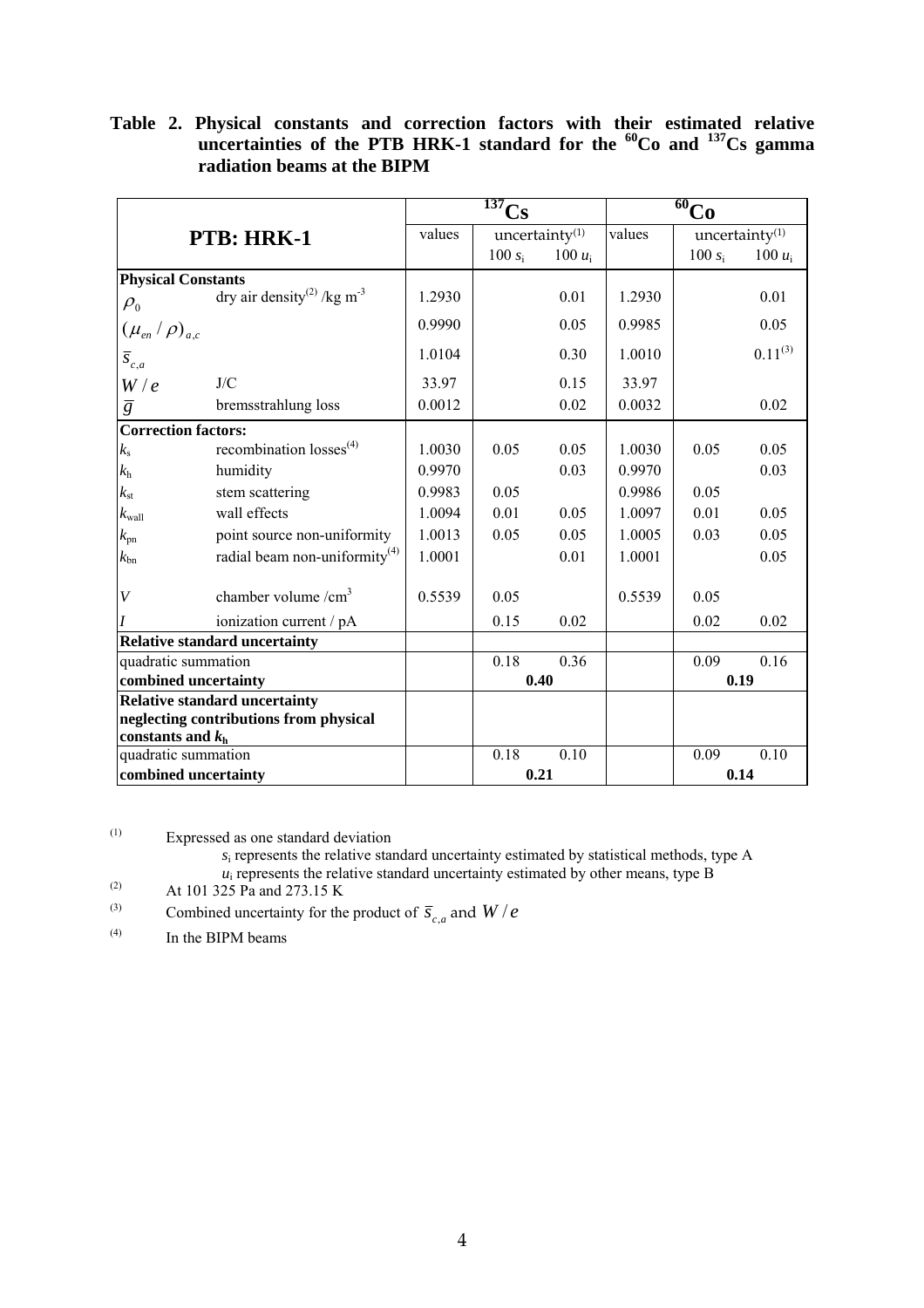|                                                              |                                                    |        | $\overline{^{137}}C_S$     |           | $\overline{60}$ Co |           |                   |
|--------------------------------------------------------------|----------------------------------------------------|--------|----------------------------|-----------|--------------------|-----------|-------------------|
|                                                              | PTB: HRK-2                                         | values | uncertainty <sup>(1)</sup> |           | values             |           | uncertainty $(1)$ |
|                                                              |                                                    |        | 100 $s_i$                  | 100 $u_i$ |                    | $100 s_i$ | 100 $u_i$         |
| <b>Physical Constants</b>                                    |                                                    |        |                            |           |                    |           |                   |
| $\rho_{\scriptscriptstyle 0}$                                | dry air density <sup>(2)</sup> /kg m <sup>-3</sup> | 1.2930 |                            | 0.01      | 1.2930             |           | 0.01              |
| $(\mu_{e n}/\rho)_{a.c.}$                                    |                                                    | 0.9990 |                            | 0.05      | 0.9985             |           | 0.05              |
| $\overline{S}_{c,a}$                                         |                                                    | 1.0104 |                            | 0.30      | 1.0010             |           | $0.11^{(3)}$      |
| W/e                                                          | J/C                                                | 33.97  |                            | 0.15      | 33.97              |           |                   |
| $\overline{g}$                                               | bremsstrahlung loss                                | 0.0012 |                            | 0.02      | 0.0032             |           | 0.02              |
| <b>Correction factors:</b>                                   |                                                    |        |                            |           |                    |           |                   |
| $k_{\rm s}$                                                  | recombination losses <sup>(4</sup>                 | 1.0022 | 0.05                       | 0.05      | 1.0022             | 0.05      | 0.05              |
| $k_{\rm h}$                                                  | humidity                                           | 0.9970 |                            | 0.03      | 0.9970             |           | 0.03              |
| $k_{\rm st}$                                                 | stem scattering                                    | 0.9978 | 0.05                       |           | 0.9982             | 0.05      |                   |
| $k_{\rm wall}$                                               | wall effects                                       | 1.0135 | 0.01                       | 0.05      | 1.0134             | 0.01      | 0.05              |
| $k_{\rm pn}$                                                 | point source non-uniformity                        | 1.0006 | 0.05                       | 0.05      | 1.0002             | 0.04      | 0.05              |
| $k_{\rm bn}$                                                 | radial beam non-uniformity <sup>(4)</sup>          | 1.0002 |                            | 0.05      | 1.0002             |           | 0.05              |
| $\boldsymbol{V}$                                             | chamber volume $/cm3$                              | 1.5190 | 0.03                       |           | 1.5190             | 0.03      |                   |
|                                                              | ionization current / pA                            |        | 0.03                       | 0.02      |                    | 0.03      | 0.02              |
|                                                              | <b>Relative standard uncertainty</b>               |        |                            |           |                    |           |                   |
| quadratic summation                                          |                                                    |        | 0.10                       | 0.36      |                    | 0.09      | 0.16              |
| combined uncertainty                                         |                                                    |        | 0.37                       |           |                    |           | 0.19              |
|                                                              | <b>Relative standard uncertainty</b>               |        |                            |           |                    |           |                   |
| neglecting contributions from physical<br>constants and $kh$ |                                                    |        |                            |           |                    |           |                   |
| quadratic summation                                          |                                                    |        | 0.10                       | 0.10      |                    | 0.09      | 0.10              |
| combined uncertainty                                         |                                                    |        | 0.14                       |           |                    |           | 0.14              |

**Table 3. Physical constants and correction factors with their estimated relative uncertainties of the PTB HRK-2 standard for the 60Co and 137Cs gamma radiation beams at the BIPM** 

*s*i represents the relative standard uncertainty estimated by statistical methods, type A

- $u_i$  represents the relative standard uncertainty estimated by other means, type B
- (2) At 101 325 Pa and 273.15 K

(3) Combined uncertainty for the product of  $\overline{S}_{c,a}$  and  $W/e$ 

 $^{(4)}$  In the BIPM beams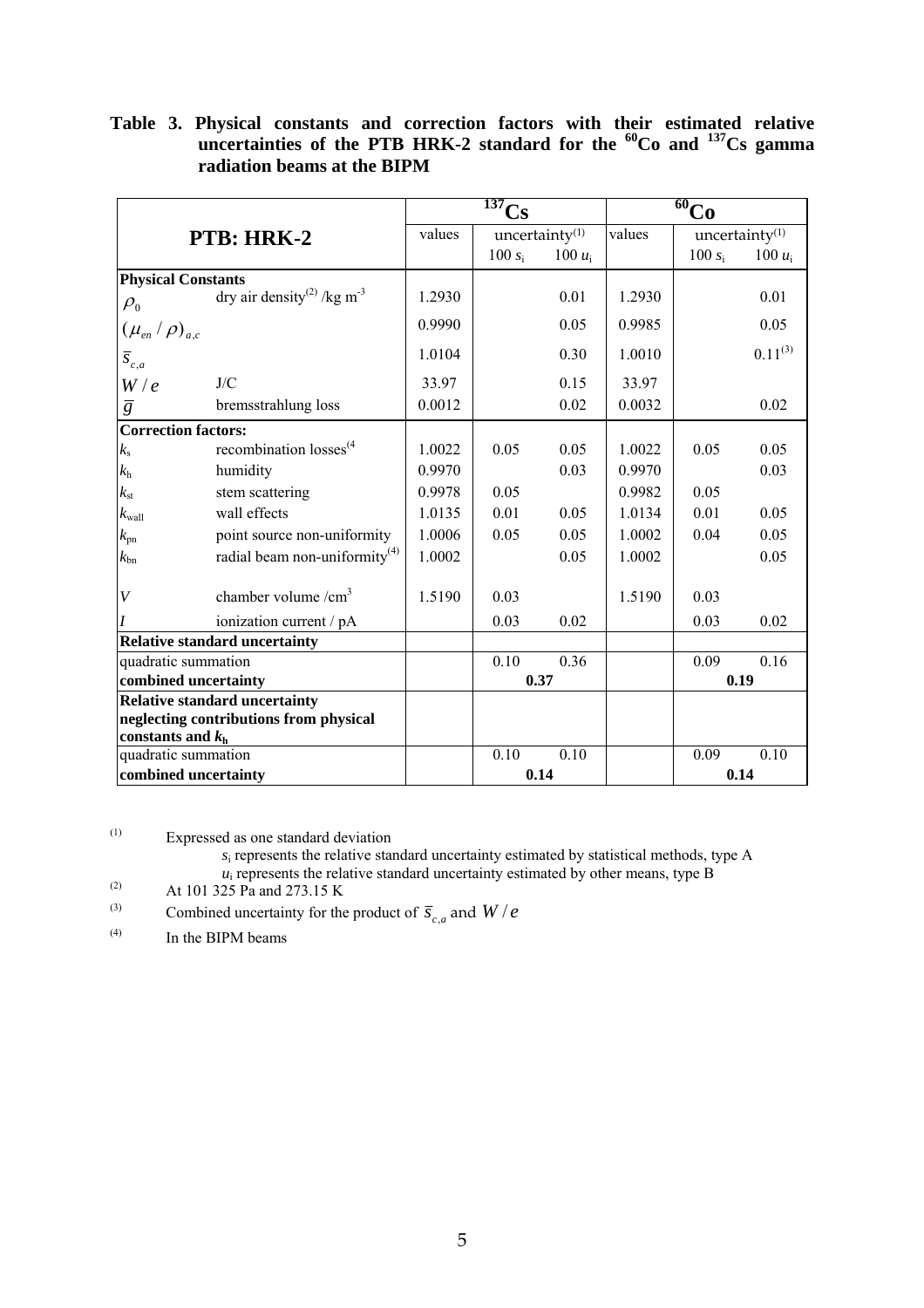|                                                              |                                                    |        | $\overline{137}$<br>$\overline{C}_{S}$ |                            | $\overline{60}$ Co |           |                   |
|--------------------------------------------------------------|----------------------------------------------------|--------|----------------------------------------|----------------------------|--------------------|-----------|-------------------|
|                                                              | PTB: HRK-3                                         | values |                                        | uncertainty <sup>(1)</sup> | values             |           | uncertainty $(1)$ |
|                                                              |                                                    |        | $100 s_i$                              | 100 $u_i$                  |                    | $100 s_i$ | 100 $u_i$         |
| <b>Physical Constants</b>                                    |                                                    |        |                                        |                            |                    |           |                   |
| $\rho_{\scriptscriptstyle 0}$                                | dry air density <sup>(2)</sup> /kg m <sup>-3</sup> | 1.2930 |                                        | 0.01                       | 1.2930             |           | 0.01              |
| $(\mu_{e n}/\rho)_{a.c.}$                                    |                                                    | 0.9990 |                                        | 0.05                       | 0.9985             |           | 0.05              |
| $\overline{S}_{c,a}$                                         |                                                    | 1.0104 |                                        | 0.30                       | 1.0010             |           | $0.11^{(3)}$      |
| W/e                                                          | J/C                                                | 33.97  |                                        | 0.15                       | 33.97              |           |                   |
| $\overline{g}$                                               | bremsstrahlung loss                                | 0.0012 |                                        | 0.02                       | 0.0032             |           | 0.02              |
| <b>Correction factors:</b>                                   |                                                    |        |                                        |                            |                    |           |                   |
| $k_{\rm s}$                                                  | recombination $losses^{(4)}$                       | 1.0011 | 0.05                                   | 0.05                       | 1.0011             | 0.05      | 0.05              |
| $k_{\rm h}$                                                  | humidity                                           | 0.9970 |                                        | 0.03                       | 0.9970             |           | 0.03              |
| $k_{\rm st}$                                                 | stem scattering                                    | 0.9989 | 0.05                                   |                            | 0.9992             | 0.05      |                   |
| $k_{\rm wall}$                                               | wall effects                                       | 0.9980 | 0.01                                   | 0.05                       | 1.0004             | 0.01      | 0.05              |
| $k_{\rm pn}$                                                 | point source non-uniformity                        | 1.0018 | 0.04                                   | 0.05                       | 1.0015             | 0.03      | 0.05              |
| $k_{\rm bn}$                                                 | radial beam non-uniformity <sup>(4)</sup>          | 1.0011 |                                        | 0.05                       | 1.0016             |           | 0.05              |
| V                                                            | chamber volume $/cm3$                              | 6.138  | 0.08                                   |                            | 6.138              | 0.08      |                   |
|                                                              | ionization current / pA                            |        | 0.03                                   | 0.02                       |                    | 0.03      | 0.02              |
|                                                              | <b>Relative standard uncertainty</b>               |        |                                        |                            |                    |           |                   |
| quadratic summation                                          |                                                    |        | 0.12                                   | 0.36                       |                    | 0.12      | 0.16              |
| combined uncertainty                                         |                                                    |        |                                        | 0.38                       |                    |           | 0.20              |
| <b>Relative standard uncertainty</b>                         |                                                    |        |                                        |                            |                    |           |                   |
| neglecting contributions from physical<br>constants and $kh$ |                                                    |        |                                        |                            |                    |           |                   |
| quadratic summation                                          |                                                    |        | 0.12                                   | 0.10                       |                    | 0.12      | 0.10              |
| combined uncertainty                                         |                                                    |        |                                        | 0.16                       |                    |           | 0.15              |

**Table 4. Physical constants and correction factors with their estimated relative uncertainties of the PTB HRK-3 standard for the 60Co and 137Cs gamma radiation beams at the BIPM** 

*s*i represents the relative standard uncertainty estimated by statistical methods, type A

- $u_i$  represents the relative standard uncertainty estimated by other means, type B
- (2) At 101 325 Pa and 273.15 K
- (3) Combined uncertainty for the product of  $\overline{S}_{c,a}$  and  $W/e$
- $^{(4)}$  In the BIPM beams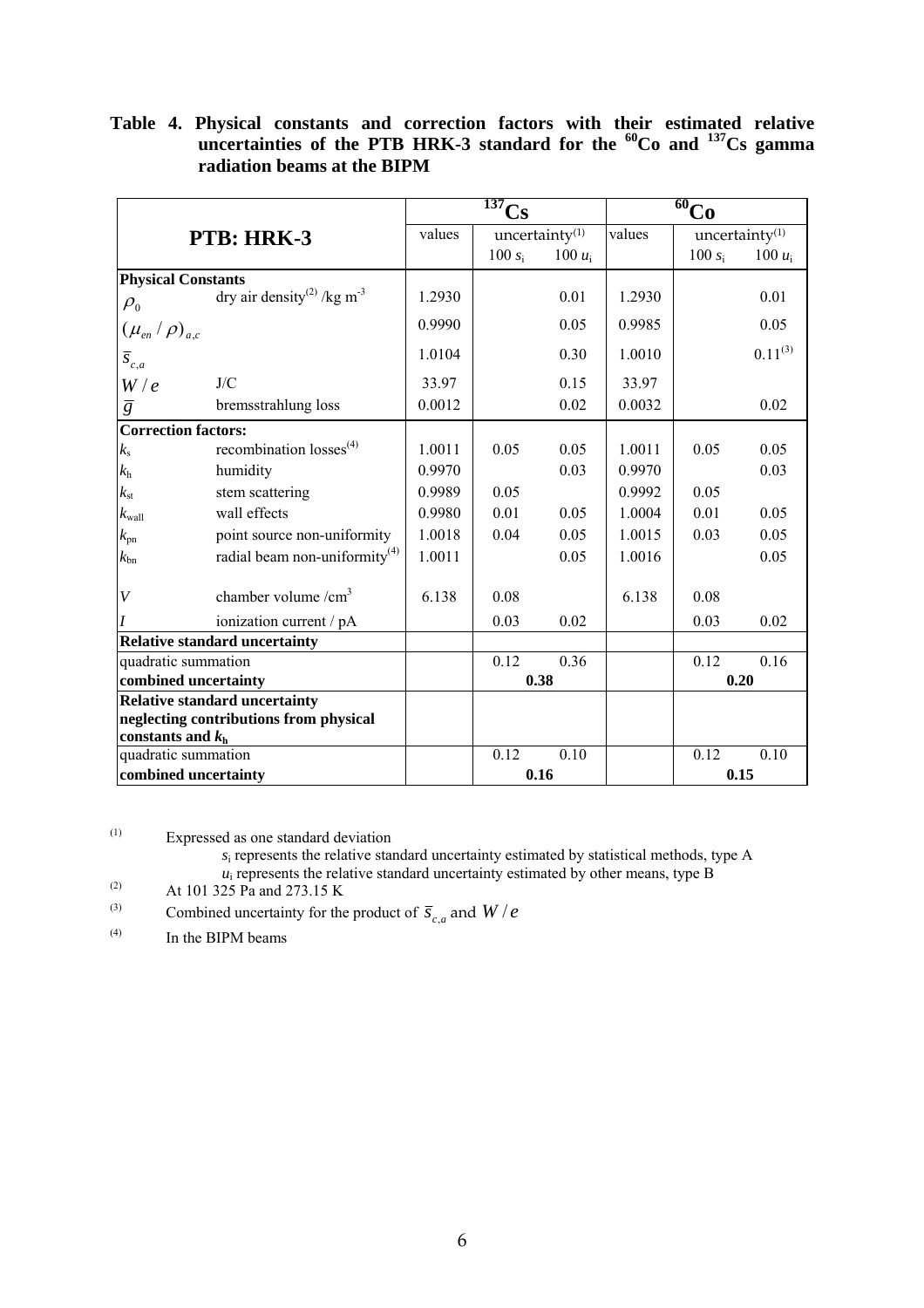| PTB chamber                          | $HRK-1$  | $HRK-2$        | HRK-3          |
|--------------------------------------|----------|----------------|----------------|
| shape                                | cylinder | cylinder       | parallel-plate |
| Dimensions/mm                        |          |                |                |
| outer height                         | 24       | 24             | 8.5            |
| outer diameter                       | 10       | 14             | 48             |
| inner height                         | 20       | 20             | 4.5            |
| inner diameter                       | 6        | 10             | 44             |
| minimum wall thickness               | 2        | 2              | $\overline{2}$ |
| electrode diameter                   |          | $\overline{2}$ | 40             |
| electrode height                     | 17.5     | 16             | 0.5            |
| volume of air cavity / $\text{cm}^3$ | 0.5539   | 1.519          | 6.138          |
| applied voltage (both polarities)    | 100V     | 200 V          | 100V           |

**Table 5. The main dimensions and characteristics of the new PTB cavity chambers** 

The PTB correction factors for recombination losses, *k*s, were determined from the extrapolation  $U \rightarrow \infty$  of the  $I/I_0(U^{-1})$  plot, where U is the applied polarizing voltage, I is the measured ionization current if *U* is applied, and  $I_0$  is the ionization current if  $U_0$ , the normal operating voltage is applied. The influence of the stem scattering was measured with dummy stems and corrected for by applying *k*st. The correction factors for the radial non-uniformity of the beam, designated as *k*bn, were calculated from measured beam profiles in the radial direction.

Special emphasis was given to the remaining correction factors,  $k_{\text{wall}}$  and  $k_{\text{pn}}$ , which correct for scattering and attenuation of photons in the wall of the chamber and for the point source non-uniformity of the beam. The wall correction factor is often written as  $k_{\text{wall}} = k_{\text{at}} k_{\text{sc}} k_{\text{cep}}$ , where  $k_{at}$  and  $k_{sc}$  account for attenuation and scattering of photons in the wall and  $k_{cep}$ accounts for the fact that the centre of electron production is upstream of where the energy is deposited in the chamber cavity. A common way to determine  $k_{\text{wall}}$  is to measure the ionization chamber response as a function of the wall thickness using build-up caps and then to extrapolate linearly to zero wall thickness. The value obtained this way is then multiplied by a calculated value of *k*cep. This method of extrapolation was used hitherto at the PTB. An alternative way is to calculate  $k_{wall}$  with Monte Carlo methods ([8], and references therein). Recent investigations of Büermann *et al* [9] strongly support the use of calculated *k*wall and *k*pn values and were therefore used for the new PTB standards involved in this comparison.

Cavity theory is valid for parallel incidence of the radiation beam. However, real <sup>60</sup>Co and  $137Cs$  radiation sources more closely resemble a point source, although this is also an approximation. The associated deviations due to this effect were formerly accounted for by *k*an, the correction factor for the axial beam non-uniformity. Bielajew [10,11] developed an analytic theory for cavity ionization chambers which includes  $k_{\text{on}}$ , the point-source nonuniformity correction factor, which essentially replaces *k*an. For the new PTB standards, the approach of Rogers *et al* [8] is followed who calculated *k*pn as the ratio of the dose deposited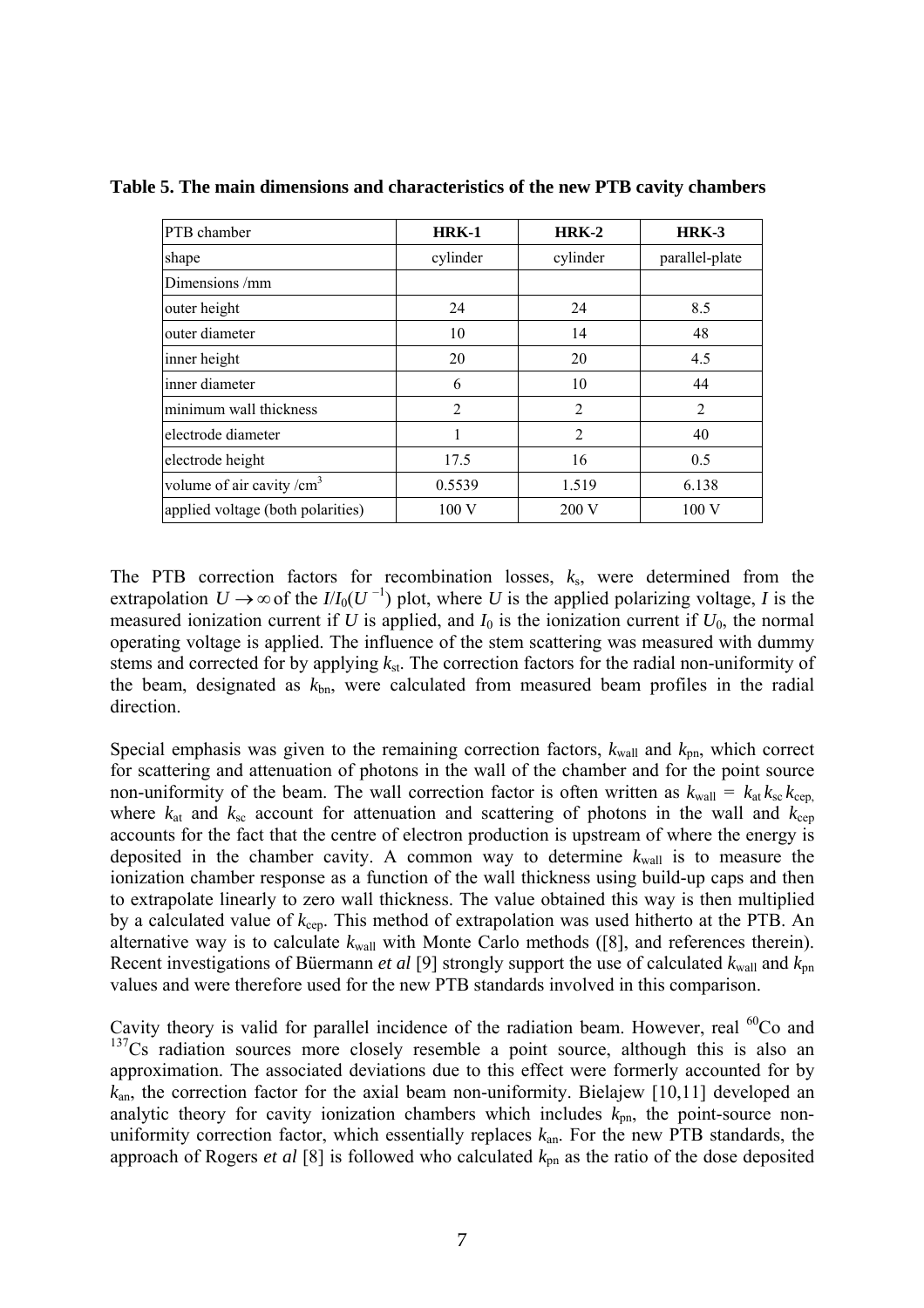in the cavity, corrected for wall effects in the parallel radiation case and for the case of a point source at a given distance from the centre of the cavity.

The correction factors  $k_{wall}$  and  $k_{pn}$  were calculated using the Monte Carlo Code CAVRZnrc [12], and the results are listed in the Tables 1 to 4. More details of the calculations are given elsewhere [9], with a comparison between results obtained using the traditional methods described above and those obtained using Monte Carlo calculations.

It is important to note that the application of the new calculated correction factors leads to a mean increase of the air kerma response of the PTB cavity chambers of 0.95 % for  ${}^{60}Co$  γ-rays and 0.86 % for  $137Cs$  y-rays. The old and new correction factors and the differences are summarized in Table 6. It should be noted, that the application of the calculated value of  $k_{nn}$ instead of *k*an used hitherto leads to more significant changes than the use of the calculated instead of the extrapolated wall correction factors. This is particularly true for the parallelplate chamber HRK-3. These changes have now been implemented for the PTB standard and are disseminated as presented in [13].

| $60$ Co beams                         |                                      |        |        |         |        |        |        |        |           |
|---------------------------------------|--------------------------------------|--------|--------|---------|--------|--------|--------|--------|-----------|
| chamber                               | $HRK-1$                              |        |        | $HRK-2$ |        |        | HRK-3  |        |           |
|                                       | old                                  | new    | Δ      | old     | new    | Δ      | old    | new    | Λ         |
| $k_{\rm at}k_{\rm sc}$                | 1.0130                               |        |        | 1.0133  |        |        | 1.0078 |        |           |
| $k_{\rm cep}$                         | 0.9940                               |        |        | 0.9940  |        |        | 0.9940 |        |           |
| $k_{\text{wall}}$                     | 1.0069                               | 1.0097 | 0.0028 | 1.0072  | 1.0134 | 0.0062 | 1.0018 | 1.0004 | $-0.0014$ |
| $k_{an}(\text{old})$ ; $k_{pn}$ (new) | 0.9955                               | 1.0005 | 0.0050 | 0.9925  | 1.0002 | 0.0077 | 0.9933 | 1.0015 | 0.0082    |
| total difference                      |                                      |        | 0.0078 |         |        | 0.0139 |        |        | 0.0068    |
|                                       | 0.0095<br>mean of total differences: |        |        |         |        |        |        |        |           |

|  |  |  |  |  |  | Table 6. Comparison of old and new correction factors for the PTB cavity chambers |
|--|--|--|--|--|--|-----------------------------------------------------------------------------------|
|--|--|--|--|--|--|-----------------------------------------------------------------------------------|

| $137$ Cs beams                        |        |         |        |        |        |        |        |        |           |
|---------------------------------------|--------|---------|--------|--------|--------|--------|--------|--------|-----------|
| chamber                               |        | $HRK-1$ | HRK-2  |        |        | HRK-3  |        |        |           |
|                                       | old    | new     | Δ      | old    | new    | Δ      | old    | new    | Δ         |
| $k_{\rm at}k_{\rm sc}$                | 1.0089 |         |        | 1.0092 |        |        | 1.0047 |        |           |
| $k_{\rm cep}$                         | 0.9980 |         |        | 0.9980 |        |        | 0.9980 |        |           |
| $k_{\rm wall}$                        | 1.0069 | 1.0094  | 0.0025 | 1.0072 | 1.0135 | 0.0063 | 1.0027 | 0.9980 | $-0.0047$ |
| $k_{an}(\text{old})$ ; $k_{pn}$ (new) | 0.9957 | 1.0013  | 0.0056 | 0.9928 | 1.0006 | 0.0078 | 0.9936 | 1.0018 | 0.0082    |
| total difference                      |        |         | 0.0081 |        |        | 0.0141 |        |        | 0.0035    |
| 0.0086<br>mean of total differences:  |        |         |        |        |        |        |        |        |           |

# **4. Experimental conditions**

The three PTB standards were placed in turn in the two BIPM radiation beams. The reference conditions of measurement used at the BIPM [14] and the PTB are given in Table 7.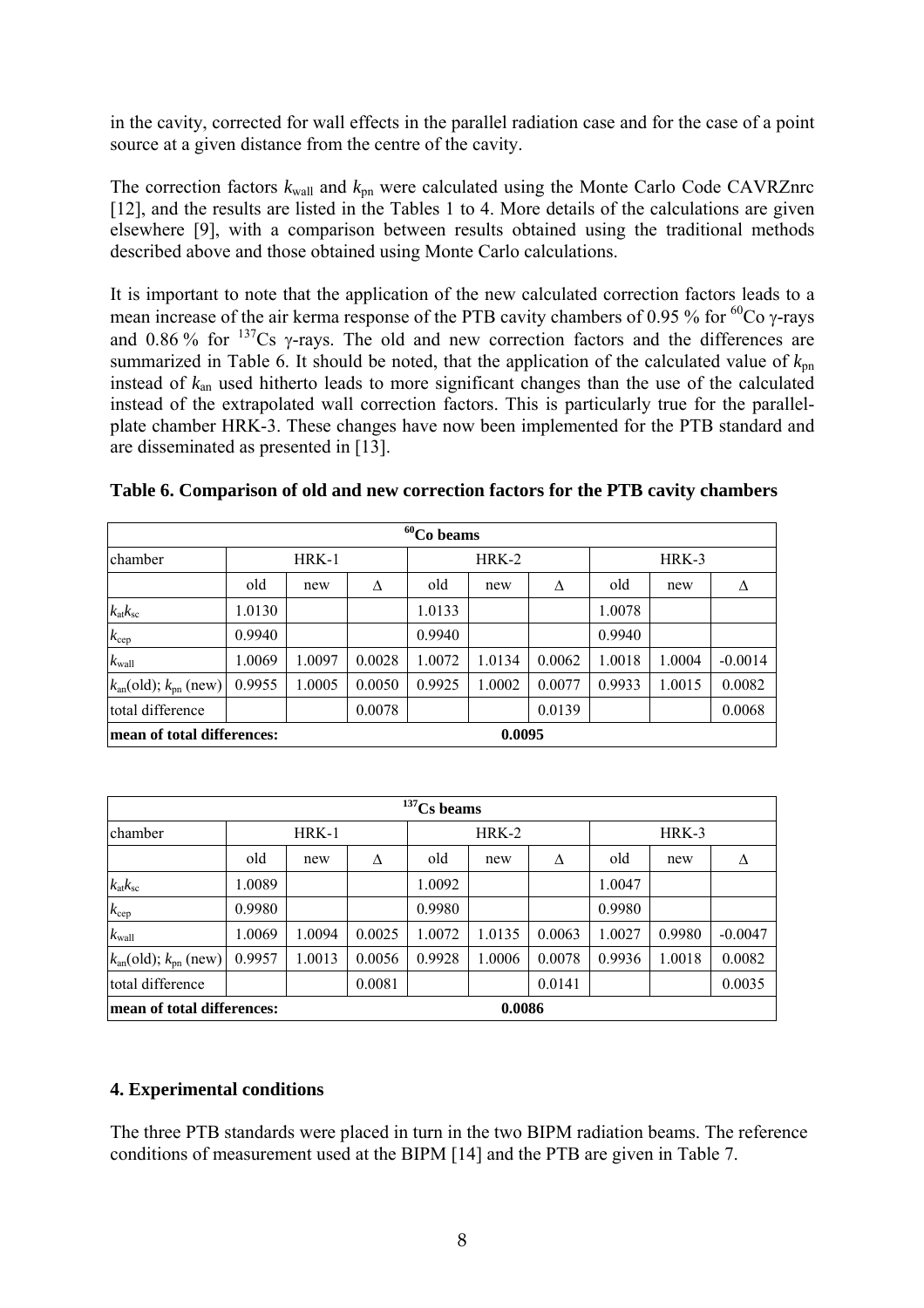At the BIPM, an insulating cabin was used to minimize temperature fluctuations and during a series of measurements in the  ${}^{60}$ Co beam the air temperature was stable to better than 0.005 °C, while in the  $137$ Cs beam it was better than 0.05 °C. The air temperature was stable to better than 0.1 °C at the PTB.

|                                                      |                          | $137$ Cs                     | $^{60}Co$                            |                              |
|------------------------------------------------------|--------------------------|------------------------------|--------------------------------------|------------------------------|
| Parameter                                            | <b>BIPM</b>              | <b>PTB</b>                   | <b>BIPM</b>                          | <b>PTB</b>                   |
| Position of the<br>centre of the<br>standard chamber | 1 m from the<br>source   | 1 m from the<br>source       | 1 m from the<br>source               | 1 m from the<br>source       |
| Beam cross-section                                   | $\Phi$ = 20 cm           | $\Phi$ = 20 cm               | $10 \text{ cm} \times 10 \text{ cm}$ | $\Phi$ = 17 cm               |
| Nominal $K$                                          | $20 \mu Gy s^{-1}$       | 700 $\mu$ Gy s <sup>-1</sup> | $3 \text{ mGy s}^{-1}$               | $0.7 \,\mathrm{mGy\ s}^{-1}$ |
| Incident scatter in<br>terms of energy<br>fluence    | $30\%$                   | not evaluated                | $14\%$                               | $18\%$<br>(source no. 2)     |
| Humidity range /%                                    | $50 \pm 5$               | $50 \pm 10$                  | $50 \pm 5$                           | $50 \pm 10$                  |
| Temperature / °C                                     | 20.8 to 21.9             | 19.5 to 20.5                 | 20.4 to 20.7                         | 19.5 to 20.5                 |
| Pressure / kPa                                       | 100.1 to 101.6           | 100.5 to 101.6               | 99.9 to 100.7                        | 100.5 to 101.6               |
| Measurement of<br>charge                             | Keithley<br>electrometer | Keithley<br>electrometer     | Keithley<br>electrometer             | Keithley<br>electrometer     |

**Table 7. Measurement conditions at the BIPM and the PTB**

The ionization current measured from each PTB standard was corrected for the leakage current. The relative correction was less than  $10^{-4}$  at the BIPM for <sup>60</sup>Co, and  $10^{-3}$  in the <sup>137</sup>Cs beam where the air kerma rate is 100 times less than that in the  ${}^{60}$ Co beam. It is important to note that the PTB chamber HRK-2 had a relative leakage current correction of around  $10^{-2}$  in the 137Cs beam. It was therefore decided in this case to use only the HRK-1 and HRK-3 results for the comparison. Each of the standards was re-positioned three times to measure the air kerma rate in the  ${}^{60}$ Co beam and at least twice in the  ${}^{137}$ Cs beam.

Some measurements were made to confirm the PTB correction of 1.0030 for ion recombination in the chamber HRK-1 at the BIPM as this standard has the highest correction factor for this effect. The value obtained at the BIPM using the Niatel method described in [15] is 1.0031 (0.0003) which is in agreement with the PTB evaluation. Figure 1 shows the BIPM experimental results.

Some measurements were also made to identify the effect of different attenuation and scatter effects in the walls of the standard HRK-3 when irradiated at different angles of radiation incidence. The calculated values of  $k_{wall}$  predict a decrease of the response of the parallel-plate type chamber by about 11 % if the chamber is irradiated at an angle of 90° (radial incidence) with respect to the normal (axial) incidence. The values measured at the PTB reflected a decrease of about 10 %. At the BIPM, measurements were made with the HRK-3 at 90° and at 270° yielding a mean decrease of the response of 8.5 %. It is interesting that this significant change in response is predicted by the calculated wall correction factor. It would not be appropriate to apply the traditional method of extrapolation to such a geometry. This is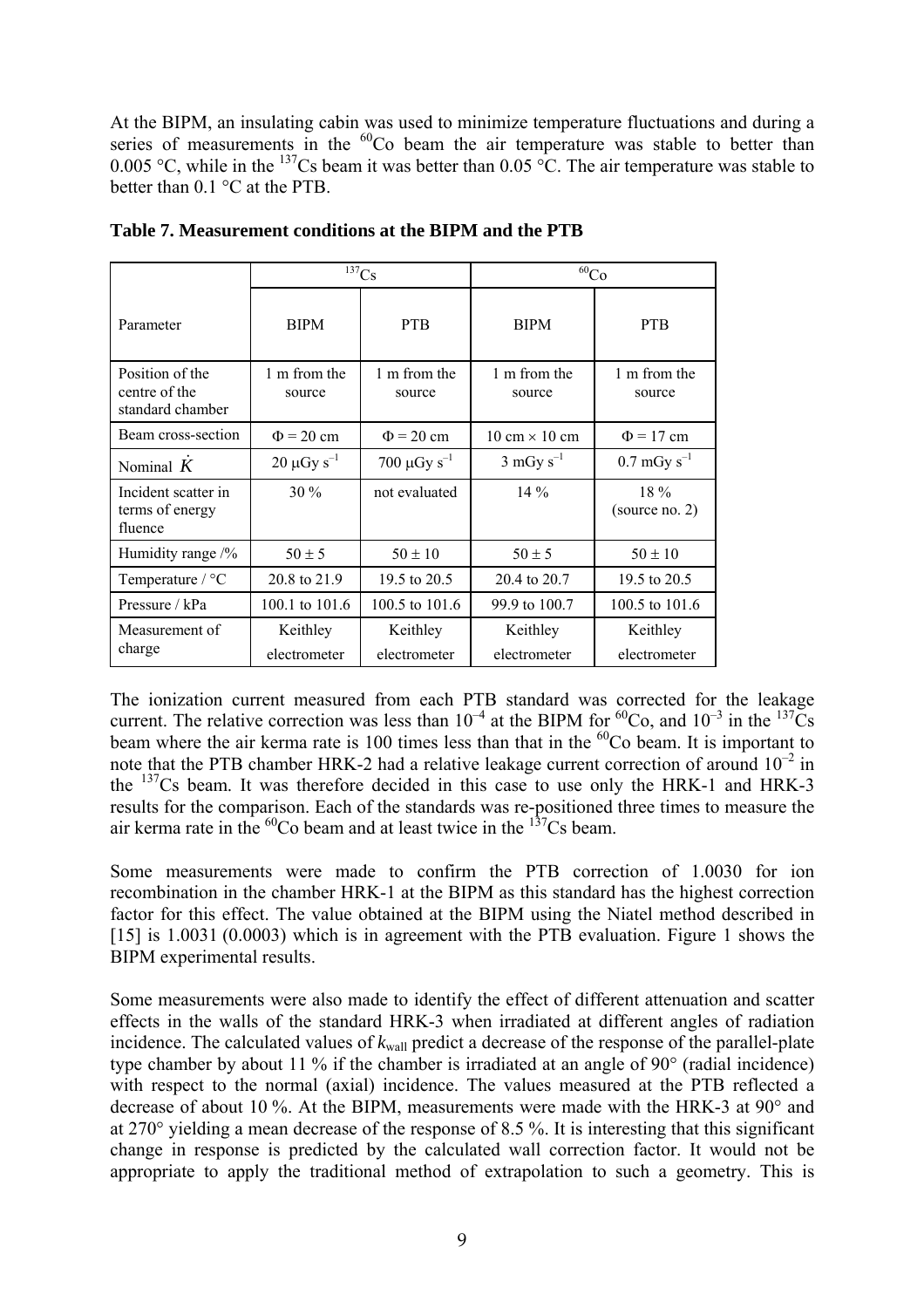discussed in more detail by Büermann *et al* [9]. The different values obtained for the decrease of the response measured in the PTB and the BIPM beams might be explained by (i) a dependence of *k*wall on the size and geometry of the source, which are different at the PTB and the BIPM, and/or (ii) by the experimental difficulty in positioning the parallel-plate chamber with its curved surface perpendicular to the beam. Experiments have shown that the response of the chamber varies significantly between 85° and 95°. Effects due to extended sources were not simulated in the Monte Carlo calculations, where a point source was assumed.



Figure 1 Recombination measurements made at the BIPM for the HRK1 standard

A measurement was made at the BIPM to confirm the effect of an additional stem. This was made while the HRK-3 chamber was in the rotated position. Figure 2 shows the experimental arrangement. The measured effect was of the order of  $5 \times 10^{-4}$  which is similar to that measured at the PTB with the chamber in its normal position.

Figure 2 Experimental arrangement for radial irradiation of the HRK3. The photographs also show the dummy stem in place for the relative measurement of the stem effect. (The BIPM standard is on the right hand side of each photograph.)



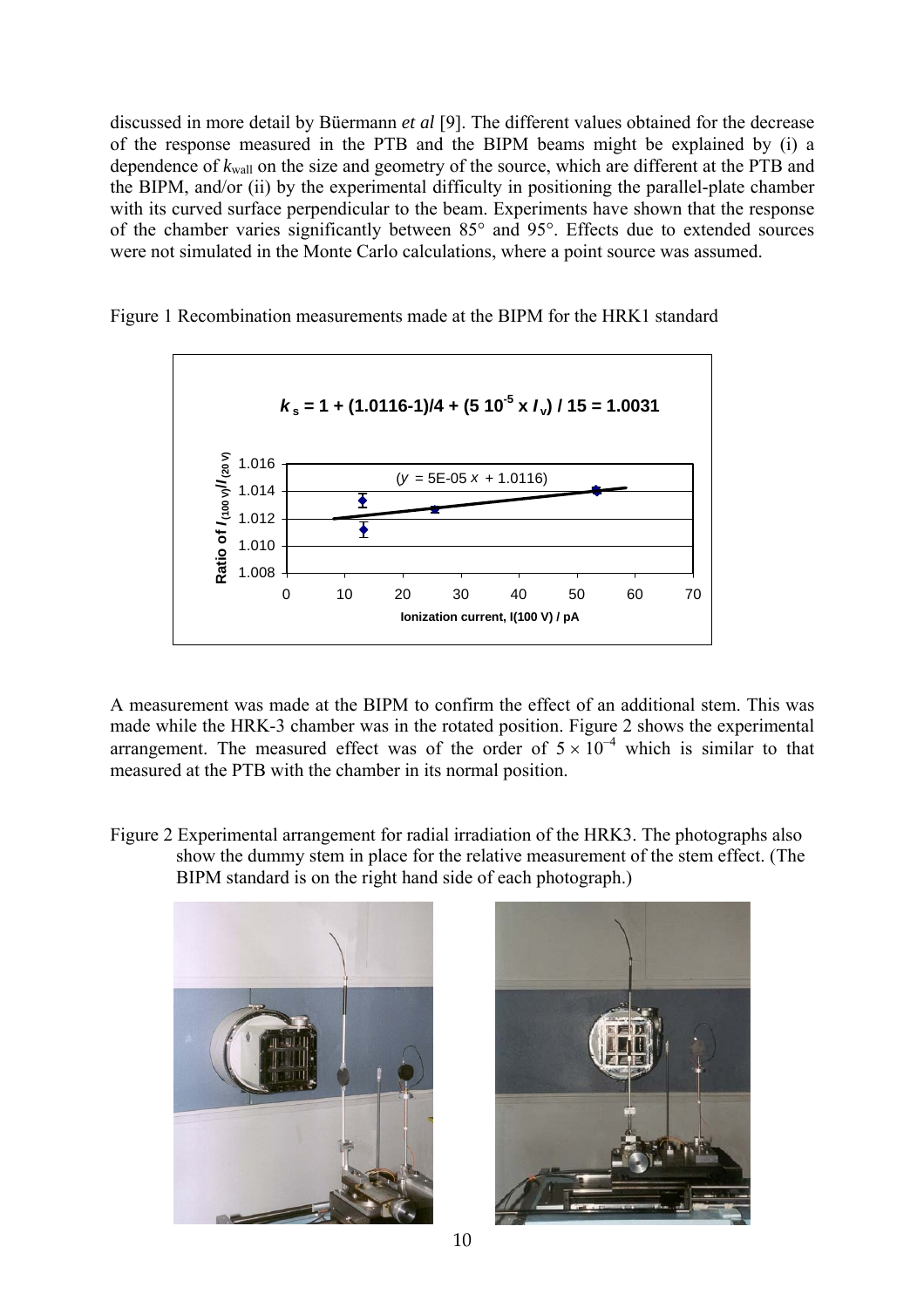The stability of the PTB standards was confirmed by measurements made at the PTB after their return. Agreement for each standard was within  $3 \times 10^{-4}$  of its previous value.

In 2005, during a comparison of absorbed dose to water standards at the BIPM, the opportunity was taken to re-measure the air kerma rate at the BIPM using the PTB standard HRK-3.

### **5. Results and discussion**

The values of the measured ionization current from each standard are given in Table 8. These values are corrected for leakage and for decay from the measurement date to the reference date, and normalized to the reference conditions of air temperature 273.15 K and pressure of 101.3 kPa.

The comparison results are given by,

$$
R_{\dot{K}} = \dot{K}_{\text{PTB}} / \dot{K}_{\text{BIPM}} , \qquad (2)
$$

where *K .* is the value of the air kerma rate at the BIPM measured by the PTB and BIPM standards, respectively. The results are given in Table 9 together with their uncertainties. As some constants (such as air density,  $W/e$ ,  $\overline{\mu}_{en}/\rho$ ,  $\overline{g}$ ,  $\overline{s}_{c,a}$  and  $k_h$ ) are derived from the same basic data in both laboratories, the uncertainty in  $R_K$  is due only to the uncertainties in the correction factors, the volumes of the standards, the ionization currents measured and the distance to the source, the values of which are also given in Tables 1 to 4. The uncertainty in the position of each chamber at the BIPM is less than 0.01 %.

**Table 8. Ionization currents measured with the PTB standards at the BIPM** 

|                  | <sup>60</sup> Co radiation, values are given in pA | Mean values         | $100 s^*$           |         |      |
|------------------|----------------------------------------------------|---------------------|---------------------|---------|------|
| HRK1             | 65.611                                             | 65.616              | 65.636              | 65.621  | 0.02 |
| HRK <sub>2</sub> | $179.20_4$                                         | 179.25 <sub>2</sub> | 179.22 <sub>6</sub> | 179.23  | 0.01 |
| HRK3             | 731.73                                             | 731.87              | 731.86              | 731.82  | 0.01 |
|                  | $137$ Cs radiation, values are given in pA         |                     |                     |         |      |
| HRK1             | 0.411 61                                           | 0.411 17            |                     | 0.41139 | 0.05 |
| HRK3             | 4.6040                                             | 4.6036              | 4.6039              | 4.6038  | 0.02 |

relative statistical uncertainties in the measurements

Each air kerma value for the PTB standards is derived from the mean of the measurement series in Table 8 using the physical constants and correction factors given in Tables 2 to 4. The BIPM air kerma value is the mean of measurements made over several months before and after the comparison.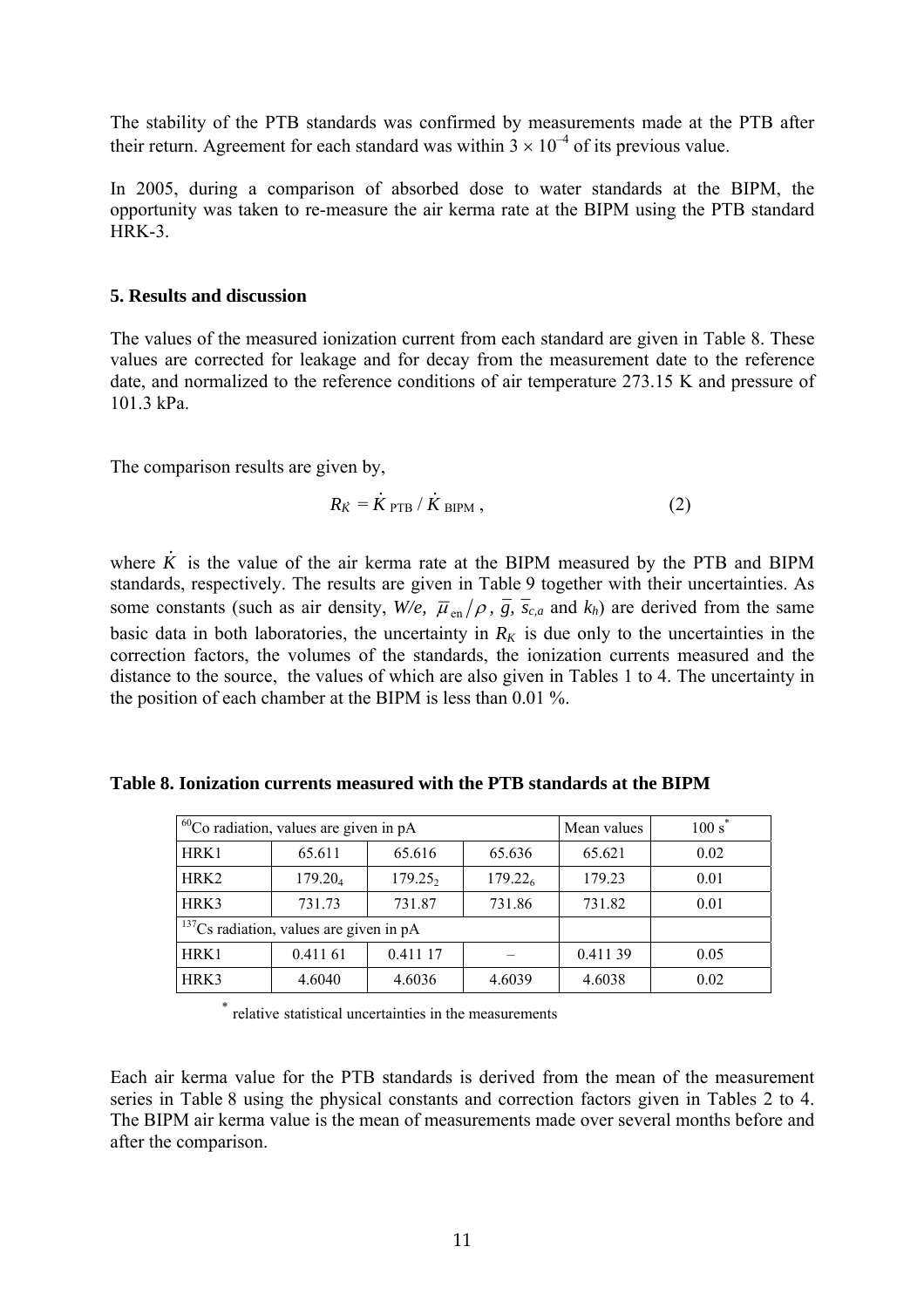The current measured with the HRK3 in October 2005, under the same conditions as in 2000 but with a reference date of 01/01/2005, was 378.82 pA. This gives a value for air kerma of 1.6271 mGy/s using the data in Table 4, which produces a comparison result of 1.0087 (18). The difference between this value and the 2000 comparison value of 1.0094 (18) is of the order of the expanded combined statistical uncertainties of the ionization currents of the two standards from Tables 1 and 4, of  $6 \times 10^{-4}$ .

| Beam      | <b>PTB</b><br>chamber | $K_{\text{PTB}}$ | $K_{\text{BIPM}}$ | $R_K$  | 100 $u_c$ |
|-----------|-----------------------|------------------|-------------------|--------|-----------|
|           |                       | $/mGy s^{-1}$    | $/mGy s^{-1}$     |        |           |
| $^{60}Co$ | HRK1                  | 3.1486           | 3.1141            | 1.0111 | 0.18      |
|           | HRK <sub>2</sub>      | 3.1430           | 3.1141            | 1.0093 | 0.18      |
|           | HRK3                  | 3.1433           | 3.1141            | 1.0094 | 0.19      |
|           | <b>Mean values</b>    | 3.1450           | 3.1141            | 1.0099 | 0.18      |

| Table 9. Results of the comparisons of standards for air kerma |  |  |  |  |  |  |  |  |
|----------------------------------------------------------------|--|--|--|--|--|--|--|--|
|----------------------------------------------------------------|--|--|--|--|--|--|--|--|

| Beam       | <b>PTB</b><br>chamber | $K_{\text{PTB}}$<br>/ $\mu$ Gy s <sup>-1</sup> | $\mathbf{v}_{\text{BIPM}}$<br>/ $\mu$ Gy s <sup>-1</sup> | $R_K$  | 100 $u_c$ |
|------------|-----------------------|------------------------------------------------|----------------------------------------------------------|--------|-----------|
| $^{137}Cs$ | HRK1                  | 19.899                                         | 19.760                                                   | 1.0070 | 0.29      |
|            | HRK3                  | 19.872                                         | 19.760                                                   | 1.0057 | 0.26      |
|            | <b>Mean values</b>    | 19.886                                         | 19.760                                                   | 1.0064 | 0.28      |

The values of *K .* refer to an evacuated path length between source and standard. They are given at the reference date of 2000-01-01:  $0 \text{ h } U$ T (the half life of  ${}^{60}$ Co is taken as 1925.5 (0.5) days [16]) and of  $^{137}Cs$  is taken as 11050 (40) days [17].

Table 9 shows that the PTB and the BIPM standards of air kerma differ by about 5 times the standard uncertainty in the  ${}^{60}$ Co beam. Compared to the last comparison of air kerma in  ${}^{60}$ Co gamma radiation (see section 3)  $R_K$  has increased by about 0.8 %.

The difference between the standards is just over twice the standard uncertainty in the  $137Cs$ beam. This was the first comparison of the PTB and BIPM standards for  $137Cs$  and therefore no previous value is available. However, the reason for the discrepancy obtained in the result is probably also due to the differences in  $k_{wall}$  and  $k_{pn}$  between Monte Carlo calculations and experimental determinations, as for those obtained in  ${}^{60}Co$   $\gamma$  radiation.

In the last two years, the BIPM has also made Monte Carlo calculations of the wall corrections and other factors for its  ${}^{60}Co$  standard to verify its determination of air kerma [18]. The effect that this would have on the present comparison result is shown in Table 10. However, any new result needs to be approved and implemented at a date to be confirmed by the CCRI, probably in 2007. Similar evaluations for  $137$ Cs are in hand and the values given in the lower part of Table 10 for  $137$ Cs are currently based on [8].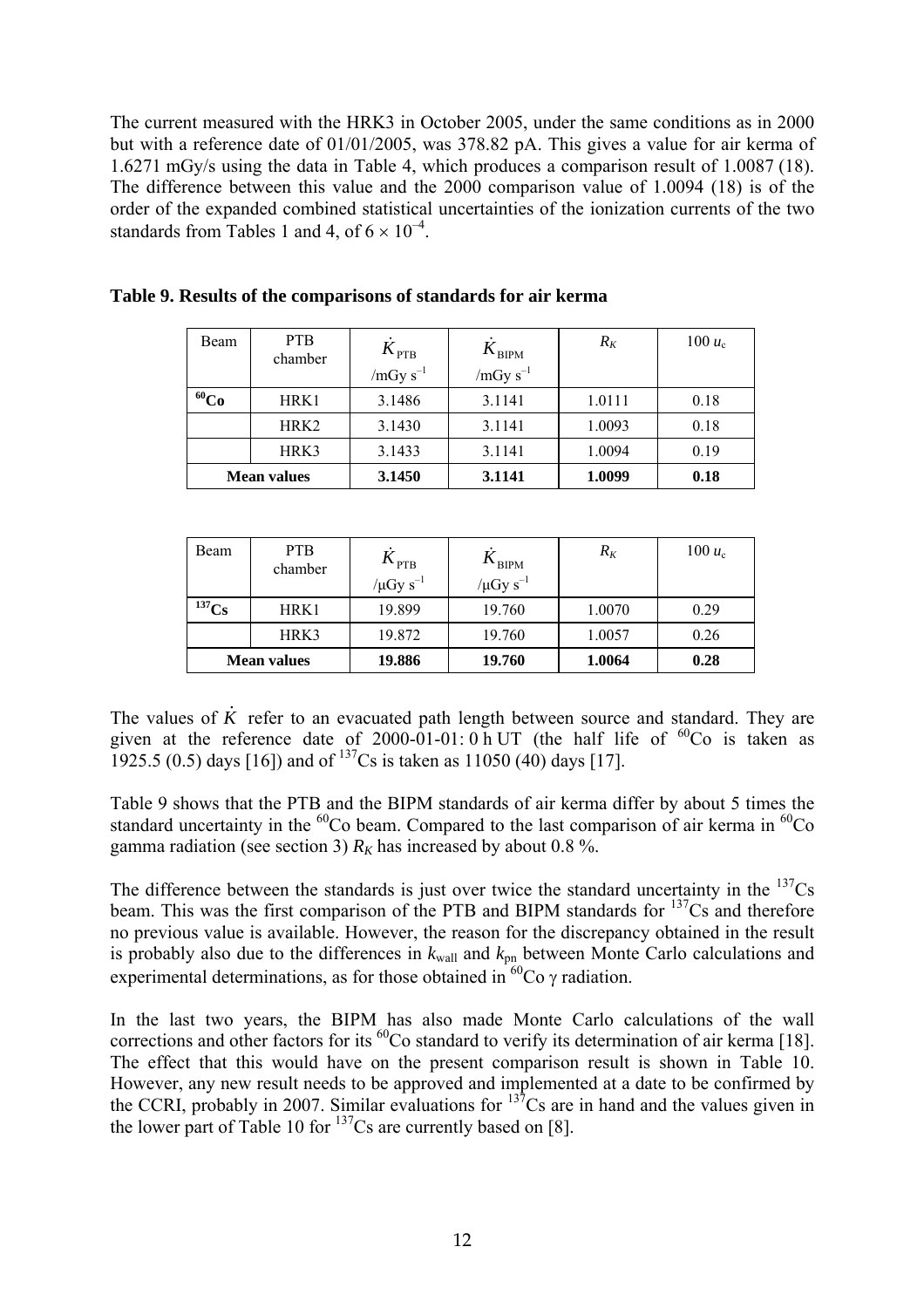# **Table 10. Changes to the results if the Monte Carlo calculated correction factors are used for the BIPM standard**

| Correction factor | $^{60}Co$  |            |        |
|-------------------|------------|------------|--------|
|                   | present    | new $[18]$ | ratio  |
| $k_{\text{wall}}$ | 1.0028(8)  | 1.0012(2)  | 0.9984 |
| $k_{\rm an}$      | 0.9964(7)  | 1.0027(3)  | 1.0063 |
| total difference* |            |            | 1.0046 |
| $R_K$ (new)       | 1.0053(18) |            |        |

\*including other small changes [18]

| Correction factor | $^{137}Cs$ |           |        |
|-------------------|------------|-----------|--------|
|                   | present    | new [8]   | ratio  |
| $k_{\text{wall}}$ | 1.0022(15) | 0.9999(2) | 0.9968 |
| $k_{\rm an}$      | 0.9981(7)  | 1.0018(4) | 1.0037 |
| total difference  |            |           | 1.0005 |
| $R_K$ (new)       | 1.0059(28) |           |        |

For both  ${}^{60}Co$  and  ${}^{137}Cs$  beams, the changes due to the re-evaluation of  $k_{an}$  are more significant than the changes due to the calculated  $k_{wall}$  correction factors. However, there remains a systematic difference between the PTB and BIPM air kerma standards of, at least, 0.5 % for both  ${}^{60}Co$  and  ${}^{137}Cs$  beams. A similar difference of about 0.5 % was also found in the analyses made by Rogers et al [8] for many other national standards. No satisfactory explanation has been identified as yet for such a difference and the BIPM is currently investigating possible causes. Although the MC evaluated correction factors differ by about 0.2 % for the two similar parallel-plate cavity standards of the PTB and the BIPM, this would actually increase the overall difference between the two standards.

# 5.1 Analysis of the BIPM ongoing  ${}^{60}Co$  air kerma comparisons

The results of air kerma comparisons in  ${}^{60}Co$  at the BIPM are currently being re-evaluated, taking into account the effect of changes being made in many national standards following the recommendations of the Consultative Committee for Ionizing Radiation (CCRI) [19]. The NRC (Canada), OMH (Hungary), PTB (Germany) and the BEV (Austria) have already declared new values for their air kerma standard [20, 21 13, 22]. The SZMDM (Yugoslavia), the NCM (Bulgaria) and the ENEA (Italy), all of which have made comparisons recently with the BIPM [23, 24, 25], have also changed their previous method of  $k_{wall}$  determination, now using Monte Carlo calculations. The NMi and the LNMRI/IRD have recently confirmed their earlier comparison results [26, 27] but are in the process of recalculating wall effects for their primary standard, the latter of which has a similar shape and size to the OMH standard.

In the meantime, the other comparisons that have been made are being reviewed, such as for the NIST (USA) [28], and once the evaluations have been updated and the results approved by the CCRI(I), they will be published in the BIPM key comparison database (KCDB) that was set up under the CIPM Mutual Recognition Arrangement [29]. The comparison identifier is known as the BIPM.RI(I)-K1 key comparison.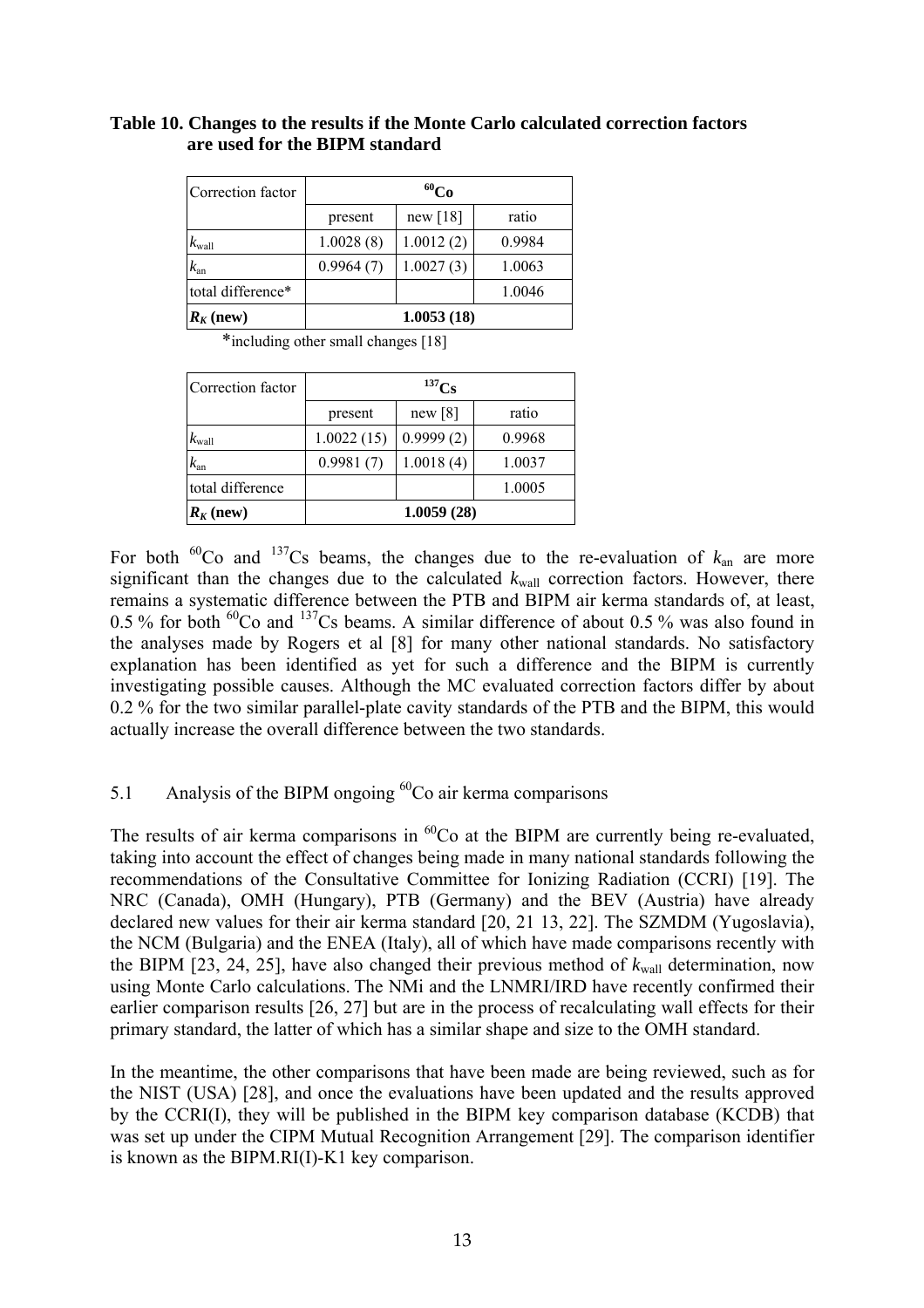# 5.2 BIPM ongoing  $137$ Cs air kerma comparisons

Several other national laboratories have also made  $137Cs$  comparisons with the BIPM [30] and the PTB result is not inconsistent with the other results. However, it is of note that the air kerma determinations in a  $^{137}$ Cs beam made by the national metrology institutes are currently undergoing re-evaluation and at present have a greater spread of results than for  ${}^{60}Co$ radiation beams. Once the results have been re-evaluated, they will be the subject of a summary report and the results will be placed in the KCDB under comparison identifier BIPM.RI(I)-K5.

# **6. Conclusion**

The PTB standard for air kerma in  ${}^{60}Co$  gamma radiation compared with the present BIPM air kerma standard gives a comparison result of 1.0099 (18). Although this is significantly different from the earlier comparisons with the BIPM, it compares favourably with other primary standards for which the wall and point-source non-uniformity correction factors have now been calculated using Monte Carlo methods.

In principle, all the comparison results of the national metrology institutes (NMIs) and designated laboratories will be used as the basis of the entries in Appendix B of the KCDB set up under the CIPM MRA. The NMIs that have previously used experimental extrapolation methods to determine wall correction factors are currently checking their factors, using various Monte Carlo codes or other methods. It is expected that all the NMIs will be ready for their results to be entered into the BIPM KCDB by the end of 2005. In the meantime, the BIPM has also reviewed its experimental and calculated results for the wall and other correction factors for its primary standard. This re-evaluation of the BIPM primary standard will be published in the open literature before formal adoption.

The <sup>137</sup>Cs air kerma standards of the PTB and BIPM have been compared for the first time. The result for this comparison,  $R_k = 1.0064$  (28), differs by more than the expanded uncertainties. The reasons for this difference are also related to the calculation of new correction factors as discussed for the  ${}^{60}Co$  comparison.

# **REFERENCES**

- [1] The primary air kerma standards of the PTB for photon radiation, *PTB-Report*, in preparation.
- [2] BOUTILLON M. and NIATEL M.-TA., Study of a graphite cavity chamber for absolute measurements of 60Co gamma rays, 1973, *[Metrologia](http://www.iop.org/EJ/abstract/0026-1394/9/4/001/)*, **9**, 139-146.
- [3] BOUTILLON M., ALLISY-ROBERTS P.J., Measurement of air kerma and ambient dose equivalent in a 137Cs beam, 1996, *[Rapport BIPM](https://www.bipm.org/jsp/en/ViewBIPMReport.jsp?YEAR=1996&REP=7)*-96/7, 12 pp.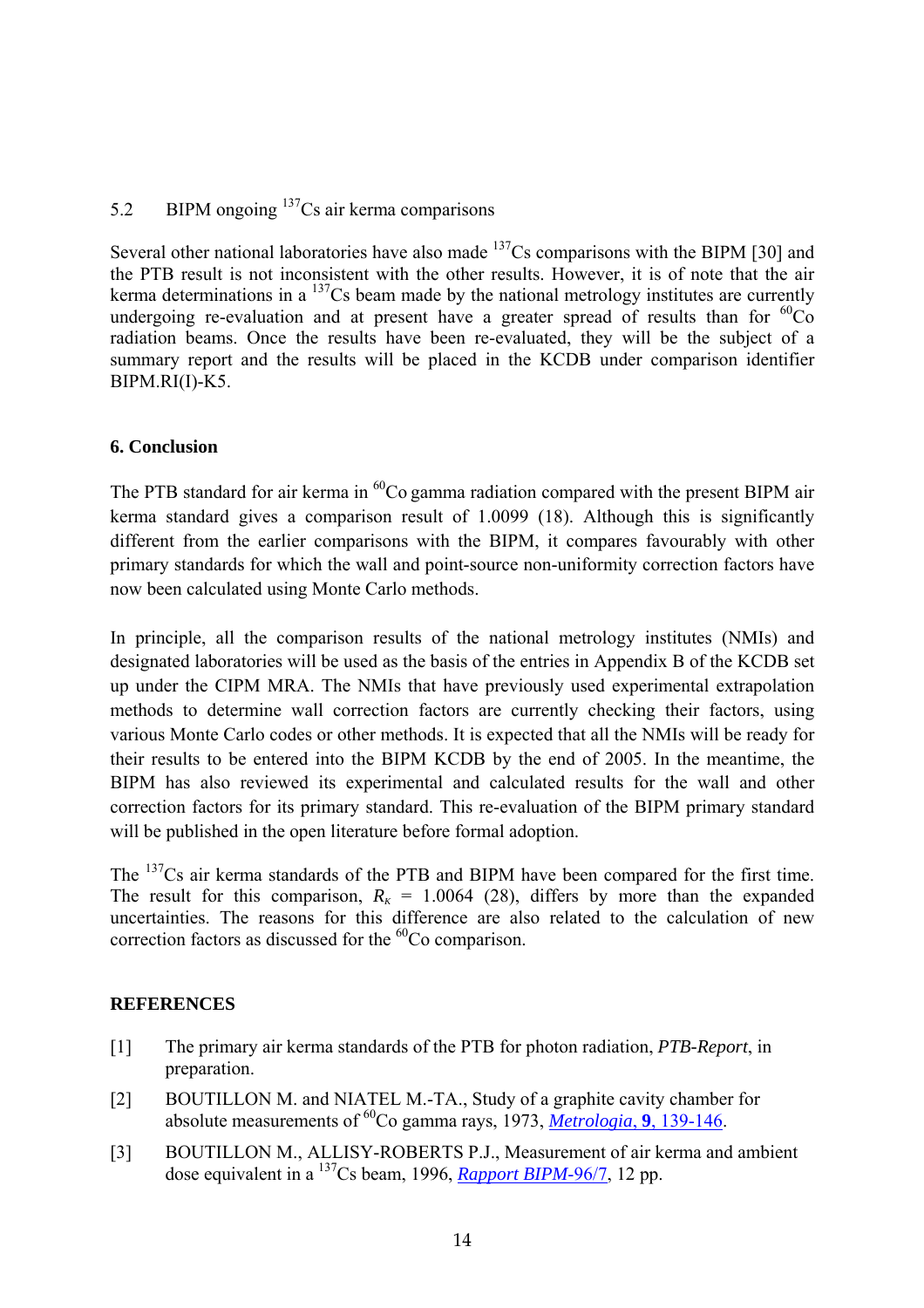- [4] BIPM, Constantes physiques pour les étalons de mesure de rayonnement, *BIPM Com.Cons. Etalons Mes. Ray. Ionizants*, *Section (I)*, 1985, **11**, p. R45 (Paris: Offilib).
- [5] NIATEL M.-T., LOFTUS T.P., OETZMANN W., Comparison of exposure standards for 60Co gamma rays, 1975, *[Metrologia](http://ej.iop.org/links/q28/2dVTMLmM1ftV2CGyqxoC9w/metv11i1p17.pdf)*, **11**, 17-23.
- [6] ENGELKE, B.-A., OETZMANN, W. and STRUPPEK, G., Die Meßeinrichtungen der Physikalisch-Technischen Bundesanstalt zur Darstellung der Einheiten der Standard-Ionendosis, Photonen-Äquivalentdosis und Luftkerma, *PTB-Report PTB-Dos-16* (in german), 1998, 107 pages.
- [7] SHORTT, K.R., ROSS, C.K., SCHNEIDER, M., HOHLFELD, K., ROOS, M. and PERROCHE, A.-M., A comparison of absorbed dose standards for high-energy xrays, 1993, *Phys. Med. Biol*., **38**, 1937-1955.
- [8] ROGERS, D.W.O. and TREURNIET, J., Monte Carlo calculated wall and axial nonuniformity corrections for primary standards of air kerma, 1999, *NRCC Report [PIRS-](http://www.irs.inms.nrc.ca/papers/PIRS663/pirs663.pdf)[663](http://www.irs.inms.nrc.ca/papers/PIRS663/pirs663.pdf)*, 31 pages.
- [9] BÜERMANN L., KRAMER H.-M. and CSETE I., Results supporting calculated wall correction factors for cavity chambers, 2003, *Phys. Med. Biol.,* **48**, 3581-3594.
- [10] BIELAJEW, A.F., Correction factors for thick-walled ionization chambers in pointsource photon beams, 1990, *Phys. Med. Biol*., **35**, 501-516.
- [11] BIELAJEW, A.F., An analytic theory of the point-source non-uniformity correction factor for thick-walled ionization chambers in photon beams, 1990, *Phys. Med. Biol*. **35**, 517-538.
- [12] ROGERS, D.W.O. KAWRAKOW, J.P. SEUNTJENS, J. and WALTERS, B.R.B., NRC User Codes for EGSnrc (draft version), *NRCC Report PIRS-702*, 2000.
- [13] KRAMER H.-M., BÜERMANN L. AND AMBROSI P. Change in the realization of the gray at the PTB, 2002, *[Metrologia](http://www.iop.org/EJ/abstract/0026-1394/39/1/15/)*, **39**, 111-112.
- [14] ALLISY-ROBERTS P.J., BURNS D.T., KESSLER C., Measuring conditions used for the calibration of ionization chambers at the BIPM, *[Rapport BIPM-](https://www.bipm.org/utils/common/pdf/rapportBIPM/2004/17.pdf)***2004/17**, 20 pp.
- [15] BOUTILLON M., Volume recombination parameter in ionization chambers, 1998, *[Phys. Med. Biol.,](http://stacks.iop.org/0031-9155/43/2061)* **43**, 2061-2072 .
- [16] IAEA, X- and gamma-ray standards for detector calibration, 1991, *IAEA TECDOC-619.*
- [17] NICHOLS A.L., X- and gamma-ray standards for detector efficiency calibration, 1990, *Nucl.Instr. Meth. in Phys.Res.,* **A238**, 467-473*.*
- [18] BURNS D.T., A new approach to the determination of air kerma using primarystandard cavity ionization chambers, 2006, *[Phys. Med. Biol.,](http://www.iop.org/EJ/abstract/0031-9155/51/4/012/)* **51**, 929-942*.*
- [19] *Comité Consultatif des Rayonnements Ionisants*, The estimation of  $k_{\text{att}}$ ,  $k_{\text{sc}}$   $k_{\text{CEP}}$  and their uncertainties, 1999, CCRI, **16,** [145-146.](https://www.bipm.org/en/committees/cc/ccri/publications_cc.html)
- [20] ROGERS D.W.O., MCCAFFREY J., The 2003 revision of the NRC standard for air kerma in a 60Co beam, 2003, *[PIRS 876](http://www.irs.inms.nrc.ca/inms/irs/papers/PIRS876/pirs876.pdf)*, NRC.
- [21] CSETE I., New correction factors for the OMH air kerma standard for  $^{137}Cs$  and  $^{60}Co$ radiation, 2001, *CCRI(I) 15th meeting document* [CCRI\(I\)/01-03,](https://www.bipm.org/cc/CCRI(I)/Allowed/15/CCRI(I)01-03.pdf) 2 pp.